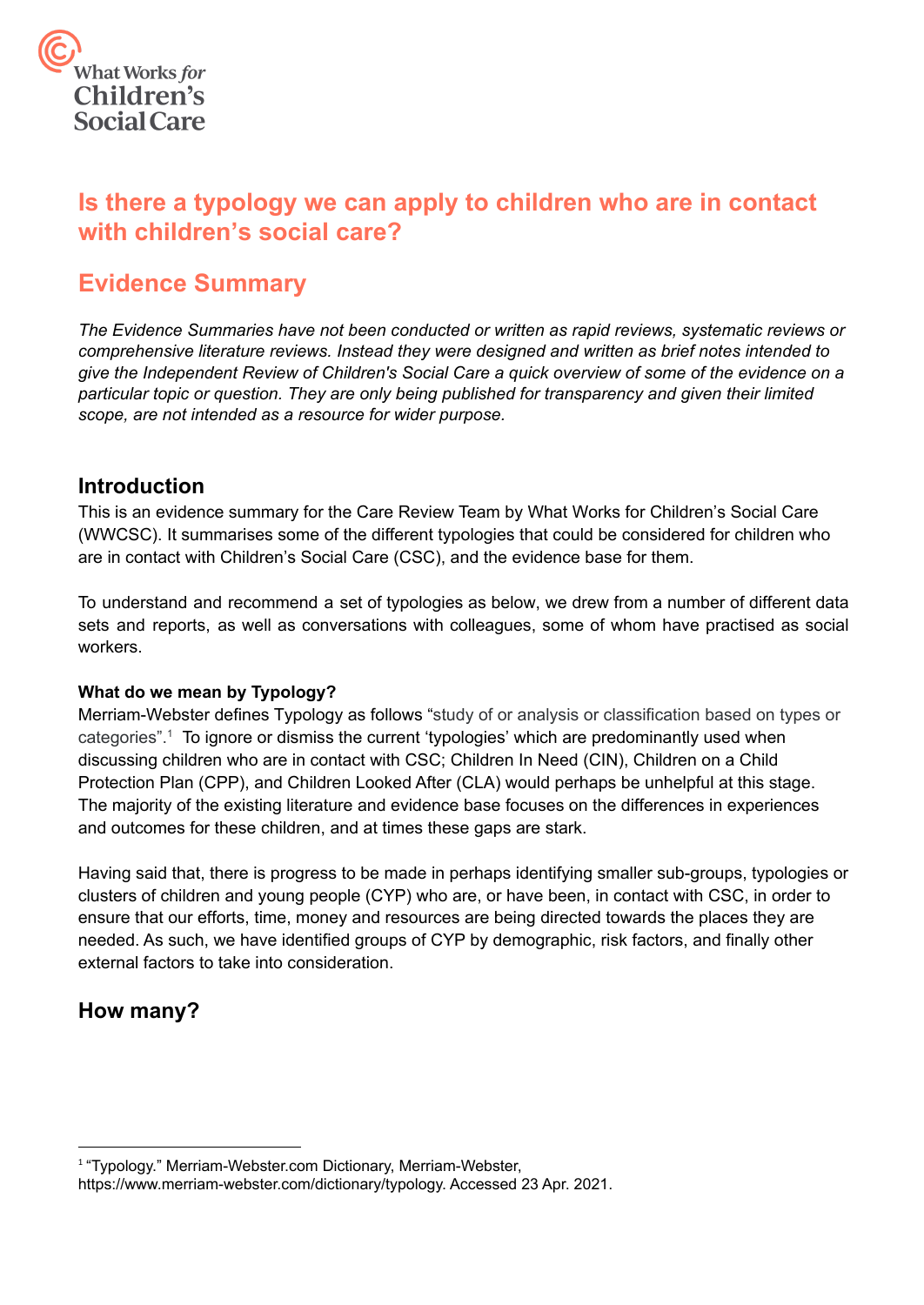

 course of a year is substantially larger. The equivalent of one in ten children needed a social worker in 2018, either currently or at some time in the preceding six years.<sup>2</sup> In the year ending 31st March 2020, there were 80,080 Children Looked After, giving a rate of 67 per 10,000 children under 18 which is up from 65 the previous year.<sup>3</sup> For the same time frame there were 389,260 Children in Need and 51,510 Child Protection Plans; these figures are down on the previous year, to 323.7 per 10,000 children, down from 334.2 the previous year for Children in Need and 323.7 per 10,000 children, down from 334.2 for Child Protection Plans.4 It should be noted that these figures are drawn from the CiN Census - consequently they reflect the number of young people with a given status at a given moment in time. Because child protection plans and child in need plans are typically short term, and many young people return to their parents having been in care for less than a year, the number of young people in these groupings over the

# **Who are they, and why does this matter?**

 their outcomes as a result of their contact with CSC. Where possible using data published annually by the DfE the following section sets out some of the demographics of CIN, CPP and CLA. It also highlights the existing evidence on these 'typologies' and

### **Demographics**

### **Race**

For children in care the year to 31st March 2020<sup>5</sup>, percentage of children in need<sup>6</sup> and percentage of all children from the 2011 census<sup>7</sup>

| <b>Ethnicity</b>                                        | Percentage of<br><b>Children in Care</b> | Percentage of<br><b>Children in Need</b> | <b>Percentage of all</b><br>children(aged 0-17) |
|---------------------------------------------------------|------------------------------------------|------------------------------------------|-------------------------------------------------|
| <b>Total White</b>                                      | 74%                                      | 71.7%                                    | 80.4%                                           |
| Total White and Asian,<br><b>Black African or Black</b> | 10%                                      | 8.8%                                     | 4.4%                                            |

 <sup>2</sup> Department for Education. (2019). *Help, protection, education: concluding the Children in Need review.* [online] Available at:

 <sup>4</sup> Department for Education. (2020). *Characteristics of children in need, Reporting Year 2020*. [online] Available [Accessed 8 Apr. 2021]. at: <https://explore-education-statistics.service.gov.uk/find-statistics/characteristics-of-children-in-need/2020>

<sup>7</sup> England and Wales (2018). *Age groups*. [online] Service.gov.uk. Available at:

[https://assets.publishing.service.gov.uk/government/uploads/system/uploads/attachment\\_data/file/809236/1906](https://assets.publishing.service.gov.uk/government/uploads/system/uploads/attachment_data/file/809236/1906) 14 CHILDREN\_IN\_NEED\_PUBLICATION\_FINAL.pdf.

 <sup>3</sup> Department for Education. (2020). *Children looked after in England including adoptions, Reporting Year 2020*. [online] Available at:

 ions [Accessed 8 Apr. 2021]. <https://explore-education-statistics.service.gov.uk/find-statistics/children-looked-after-in-england-including-adopt>

 <sup>5</sup> Department for Education. (2020). *Children looked after in England including adoptions, Reporting Year 2020*. [online] Available at:

 ions [Accessed 8 Apr. 2021]. <https://explore-education-statistics.service.gov.uk/find-statistics/children-looked-after-in-england-including-adopt>

 <sup>6</sup> Department for Education. (2020). *Characteristics of children in need, Reporting Year 2020*. [online] Available [Accessed 8 Apr. 2021]. at: <https://explore-education-statistics.service.gov.uk/find-statistics/characteristics-of-children-in-need/2020>

 e-profile-by-ethnicity [Accessed 22 Apr. 2021].<https://www.ethnicity-facts-figures.service.gov.uk/uk-population-by-ethnicity/demographics/age-groups/latest#ag>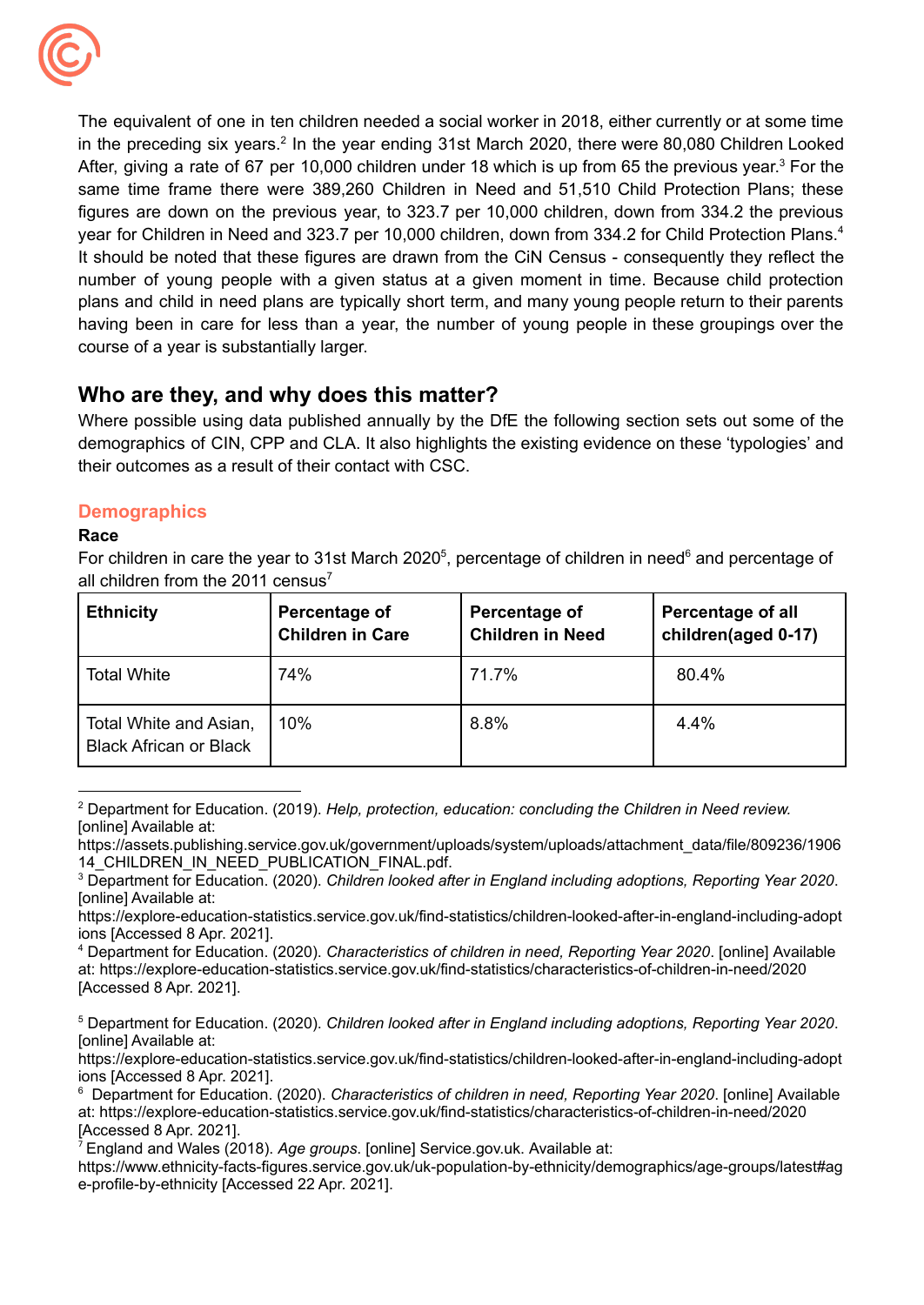

| Caribbean (Mixed)                                           |       |      |      |
|-------------------------------------------------------------|-------|------|------|
| <b>Total Asian or Asian</b><br><b>British</b>               | 4%    | 7.4% | 9.4% |
| <b>Total Black or Black</b><br><b>British</b>               | 7%    | 8.6% | 4.7% |
| <b>Total Other ethnic</b><br>groups                         | 4%    | 3.4% | 1.1% |
| <b>Total Refused or</b><br>information not yet<br>available | $1\%$ | N/A  | N/A  |

| <b>Ethnicity</b>                                                     | Percentage of<br><b>Children in Foster</b><br>Care <sup>8</sup> | Percentage of<br><b>Children in</b><br>Children's Home <sup>9</sup> | Percentage of<br><b>Children in Secure</b><br>Children's Home <sup>10</sup> |  |
|----------------------------------------------------------------------|-----------------------------------------------------------------|---------------------------------------------------------------------|-----------------------------------------------------------------------------|--|
| <b>Total White</b>                                                   | 76%                                                             | 81%                                                                 | 67.2%                                                                       |  |
| Total White and Asian,<br><b>Black African or Black</b><br>Caribbean | 9%                                                              | 8%                                                                  | 15.2%                                                                       |  |
| <b>Total Asian or Asian</b><br><b>British</b>                        | 4%                                                              | 3%                                                                  | 4.0%                                                                        |  |
| <b>Total Black or Black</b><br><b>British</b>                        | 7%                                                              |                                                                     | 11.8%                                                                       |  |
| <b>Total Other ethnic</b><br>groups                                  | 3%                                                              |                                                                     | N/A                                                                         |  |
| <b>Total Refused or</b><br>information not yet<br>available          | 1%                                                              | N/A                                                                 | N/A                                                                         |  |

<sup>&</sup>lt;sup>8</sup> DfE. (2018). Looked after children in foster care: analysis. [online] available at:

[https://assets.publishing.service.gov.uk/government/uploads/system/uploads/attachment\\_data/file/679270/Anal](https://assets.publishing.service.gov.uk/government/uploads/system/uploads/attachment_data/file/679270/Anal) ysis\_-\_looked\_after\_children\_in\_foster\_care.pdf

<sup>9</sup> Ofsted. (2015). *Children Looked After Statistics.*

 <sup>10</sup> WWCSC. (2020). UNLOCKING THE FACTS: YOUNG PEOPLE REFERRED TO SECURE CHILDREN'S HOMES. [online] Available

at:https://whatworks-csc.org.uk/wp-content/uploads/WWCSC\_Unlocking\_the\_Facts\_SCH\_technical\_report\_De c2020.pdf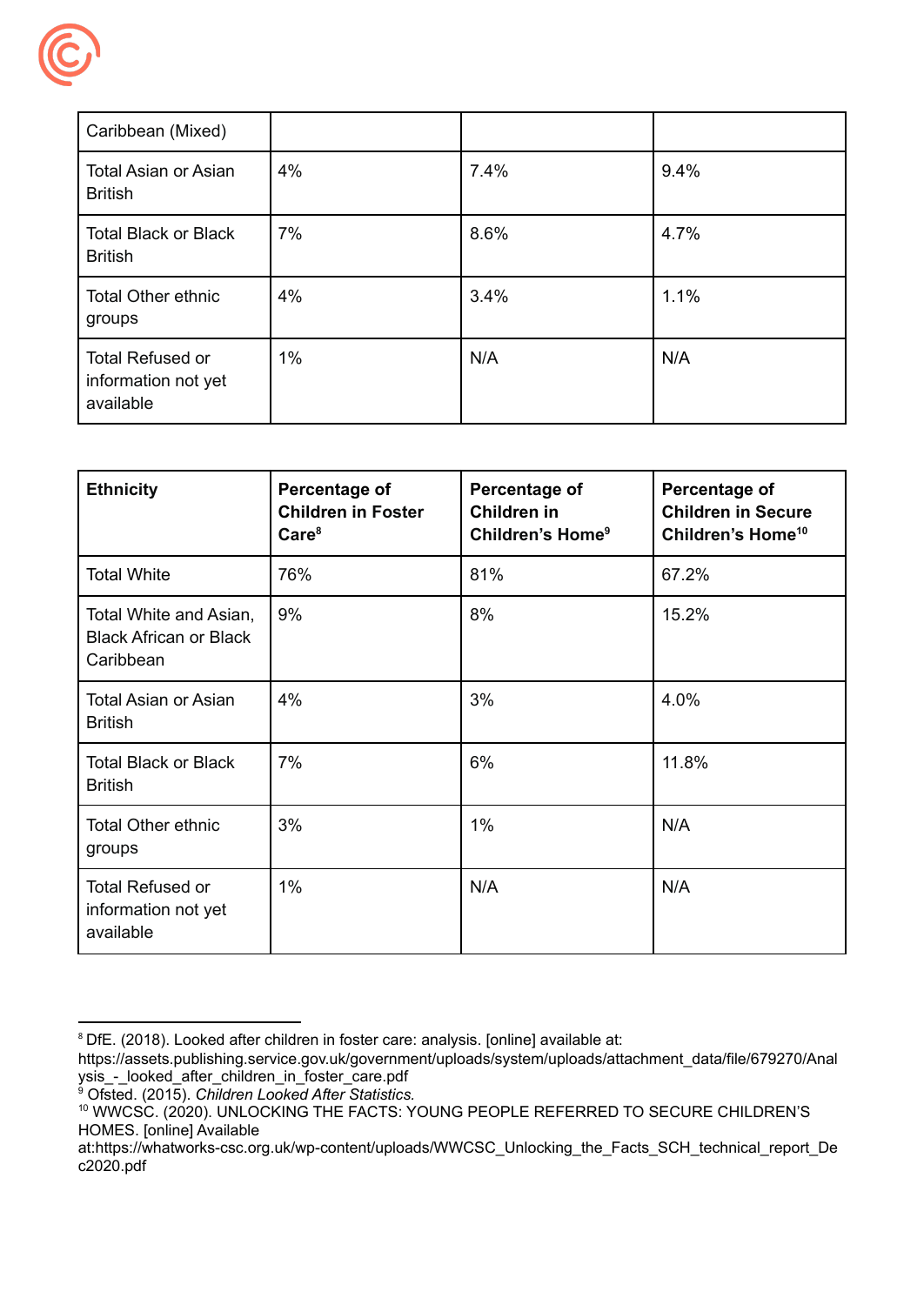

 Berridge et al. (2020) found that similar to the educational trends for children not in contact with CSC, the pattern of attainment for children with a social worker shows higher attainment for children of most other ethnicities than those who were White British or Irish.

### **Gender**

 Of Children in Need on 31 March 2020, 54% were male and 44% female (with 2% unborn or of unknown gender). In comparison with the general population, ONS 2019 mid-year estimates show that 51% of children are male and 49% female.<sup>11</sup>

 For children in care the breakdown by gender is similar to that of CIN, with 56% male and 44% [female.12](https://female.12)

 ● With regards to attainment at key stage 4, according to Berridge et al. (2020) gender appears to play largely the same role for children in need or looked after as it does more generally, girls tend to perform better than boys.

|                   | 2015 | 2016 | 2017 | 2018 | 2019 | 2020 |
|-------------------|------|------|------|------|------|------|
| <b>Unborn</b>     | 1.8  | 1.7  | 1.8  | 1.8  | 1.8  | 1.8  |
| Under 1 year      | 5.3  | 5.1  | 5.1  | 5.1  | 4.9  | 4.7  |
| 1 to 4 years      | 19.6 | 18.7 | 18   | 17.5 | 16.9 | 16.2 |
| 5 to 9 years      | 25   | 24.9 | 24.7 | 24.1 | 23.3 | 22.3 |
| 10 to 15 years    | 30.1 | 30.6 | 31.2 | 31.6 | 31.9 | 31.9 |
| 16 years and over | 18.2 | 18.9 | 19.2 | 19.9 | 21.2 | 23.2 |

### **Age**

Children in Need

 $11$  Ibid.

 <sup>12</sup> Department for Education. (2020). *Children looked after in England including adoptions, Reporting Year 2020*. [online] Available at:

 ions [Accessed 8 Apr. 2021].<https://explore-education-statistics.service.gov.uk/find-statistics/children-looked-after-in-england-including-adopt>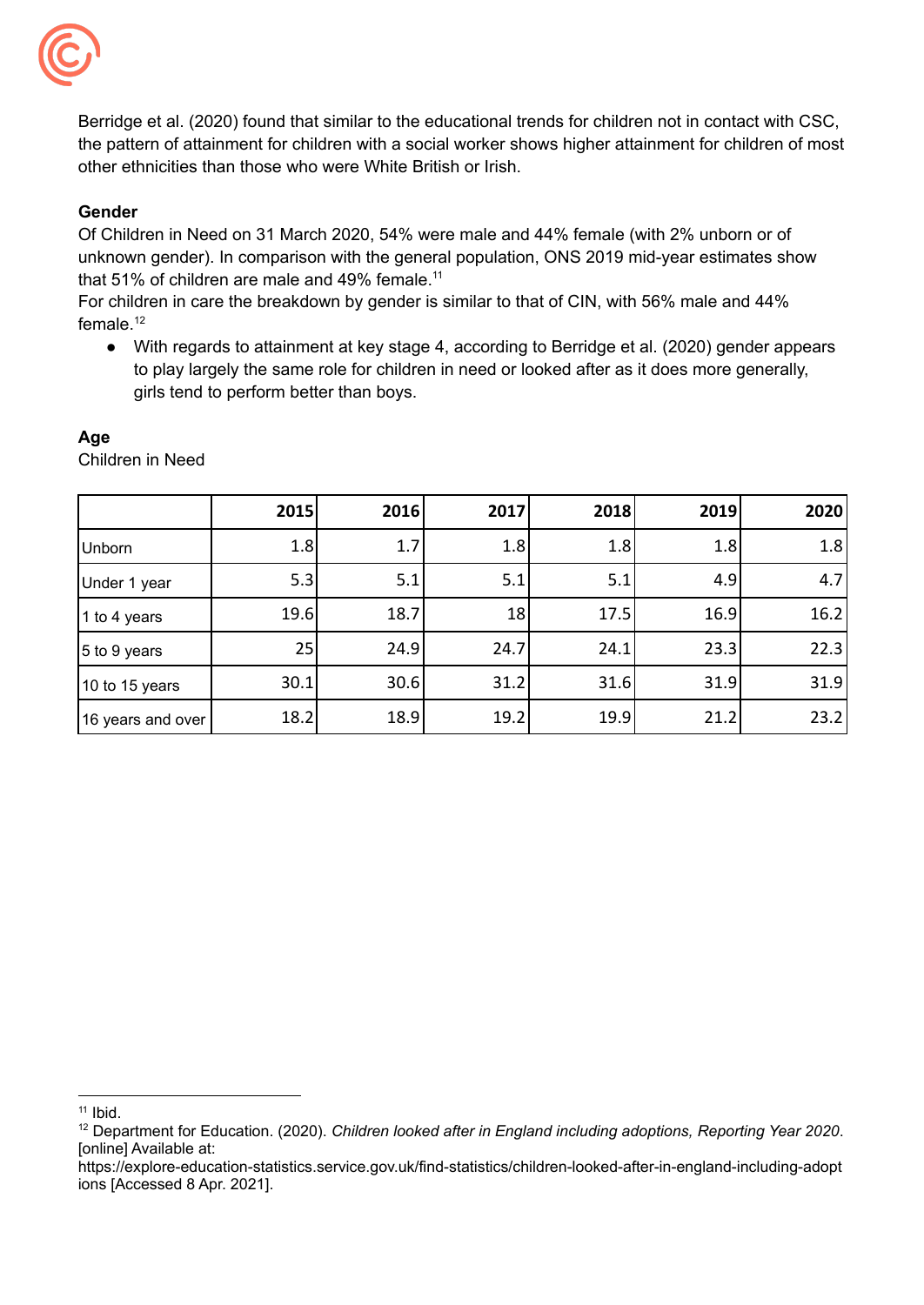# Age of Children in Need, 2015-2020 40 Unborn Under 1 year  $\blacksquare$  1 to 4 years 5 to 9 years 30  $\blacksquare$  10 to 15 years 16 years and over 20  $10$  $\mathbf 0$ 2015 2016 2018 2019 2020

2017

 From the above graphic, the average age of Children in Need has gone up, with the two oldest age brackets seeing long term increase. Of note, the proportion of children in need aged 16 or over has increased from 18.2% to 23.2% in the last six years.<sup>13</sup>

|          | 2015 | 2016 | 2017 | 2018 | 2019 | 2020 |
|----------|------|------|------|------|------|------|
| under 1  | 5%   | 5%   | 5%   | 6%   | 5%   | 5%   |
| $1$ to 4 | 14%  | 13%  | 13%  | 13%  | 13%  | 14%  |
| $5$ to 9 | 21%  | 20%  | 19%  | 19%  | 18%  | 18%  |
| 10 to 15 | 38%  | 39%  | 39%  | 39%  | 39%  | 39%  |
| 16+      | 22%  | 23%  | 23%  | 23%  | 24%  | 24%  |

Children Looked After

 <sup>13</sup> Department for Education. (2020). *Characteristics of children in need, Reporting Year 2020*. [online] Available [Accessed 8 Apr. 2021].at: <https://explore-education-statistics.service.gov.uk/find-statistics/characteristics-of-children-in-need/2020>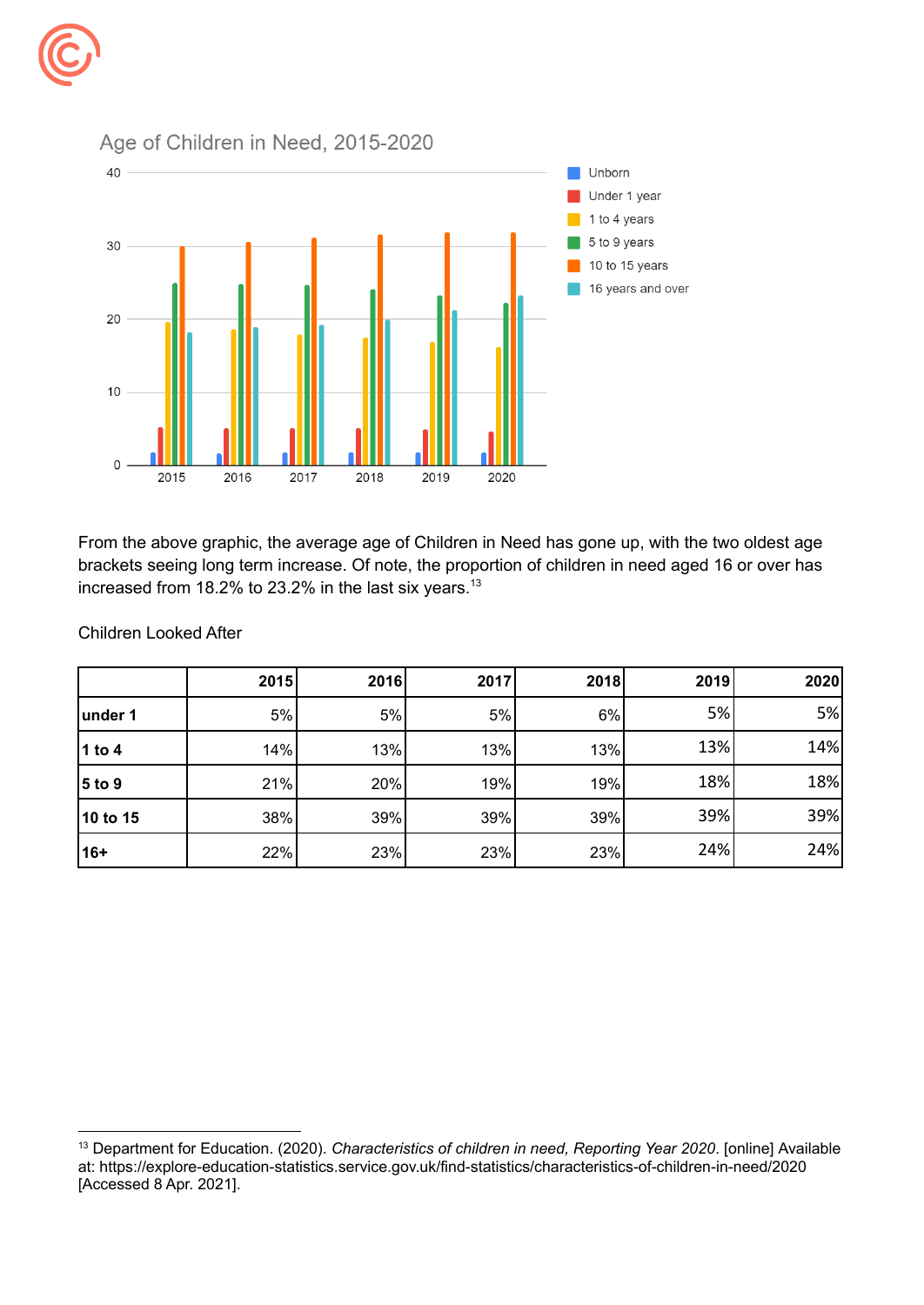



Age of Children Looked After 2015-2020

 For children looked after, similar to children in need, the largest age bracket is 10-15 at 39%, with those aged over 16 accounting for 24% of the total number of children looked after.<sup>14</sup>

 The growing numbers of older children in care or classed as in need is of note due to the suggested relationship between age and outcome, for example:

### *Educational Outcomes*

 Entering into care for the first time during secondary school was a significant predictor of poorer educational attainment at KS4. Overall, children whose social care interventions were ongoing in Year 11 had lower KS4 scores () than those whose interventions had concluded by Year 11, scoring approximately 2.5 grades lower over the average of their eight best GCSEs.<sup>15</sup>

#### *Placement Type*

 Mirroring the pattern for upwards trend in age of CIN and CLA, the majority of children in secure children's homes were aged 15/16 at 56%, ages 13/14 were 32% of the population with those aged 17 making up 9% of those in secure children's homes. Findings from The Children's Commissioner, reported that young people over the age of 13 were six times more likely to be placed in a children's home or secure unit than those under 13 (The Children's Commissioner, 2019, p.4).

### **Child Death**

 <sup>14</sup> Department for Education. (2020). *Children looked after in England including adoptions, Reporting Year 2020*. [online] Available at:

 ions [Accessed 8 Apr. 2021]. <https://explore-education-statistics.service.gov.uk/find-statistics/children-looked-after-in-england-including-adopt>

 <sup>15</sup> Berridge, D., Luke, N., Sebba, J., Strand, S., Cartwright, M., Staples, E., Mcgrath-Lone, L., Ward, J. and O'higgins, A. (2020). *Children In Need And Children In Care: Educational Attainment And Progress.* [online] . Available at:

 [pdf](http://www.bristol.ac.uk/media-library/sites/policybristol/briefings-and-reports-pdfs/Final%20Report%20Nuffield.pdf) [Accessed 6 Apr. 2021].[http://www.bristol.ac.uk/media-library/sites/policybristol/briefings-and-reports-pdfs/Final%20Report%20Nuffield.](http://www.bristol.ac.uk/media-library/sites/policybristol/briefings-and-reports-pdfs/Final%20Report%20Nuffield.pdf)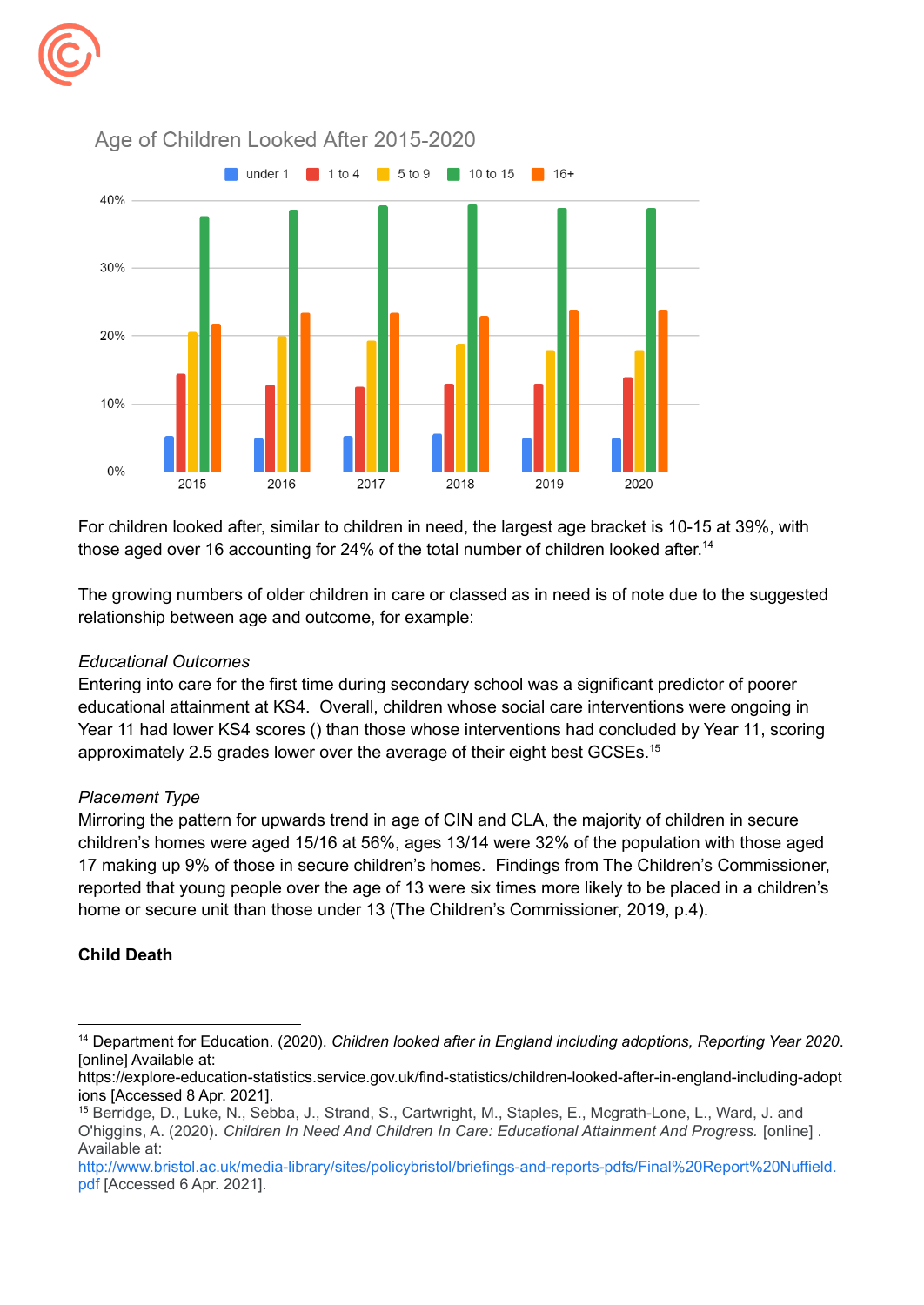

|                                          | Age of child at the time of death |                      |                    |                     |                       |                       |
|------------------------------------------|-----------------------------------|----------------------|--------------------|---------------------|-----------------------|-----------------------|
|                                          | 0 days-<br>27 days                | 28 days-<br>364 days | 1 year-<br>4 years | 5 years-<br>9 years | 10 years-<br>14 years | 15 years-<br>17 years |
| Number of which<br>had:                  |                                   |                      |                    |                     |                       |                       |
| <b>Modifiable factors</b><br> identified | 328                               | 247                  | 74                 | 43                  | 72                    | 98                    |
| No modifiable<br>factors identified      | 778                               | 344                  | 247                | 168                 | 157                   | 159                   |
| <b>Total</b>                             | 1,106                             | 591                  | 321                | 211                 | 229                   | 257                   |

 Deaths occurring in the neonatal period (0–27 days) represented the largest proportion of deaths reviewed (n=1106, 41%) and a further 591 (22%) deaths were within the 28-364 days age group. Together, deaths where the child was aged under 1 represented 63% of child deaths reviewed during 2019-20. The largest proportion of cases with modifiable factors identified was the 28-364 days age group (42%), where the lowest proportion was in the 5-9 years age group (20%).<sup>16</sup>

### **Geography**



(rates per 10,000 children)**<sup>17</sup>**

 The geographical spread of children looked after in rates per 10,000 children saw, Blackpool (North West England) having the highest at 223 and Wokingham (South East England) having the lowest at 24.18

 The rate of children in need at 31 March 2020 varied between regions, with the North East (462.9) having the highest rate and the East of England (236.1) the lowest.<sup>19</sup>

### **Reason for entry**

<sup>&</sup>lt;sup>16</sup> Child Death Review Data: Year ending 31 March 2020. (2020). [online] . Available at:

[https://www.ncmd.info/wp-content/uploads/2020/11/Main-Text-FINAL-WEB.pdf.](https://www.ncmd.info/wp-content/uploads/2020/11/Main-Text-FINAL-WEB.pdf)

 <sup>17</sup> Department for Education. (2020). *Characteristics of children in need, Reporting Year 2020*. [online] Available [Accessed 8 Apr. 2021] at: <https://explore-education-statistics.service.gov.uk/find-statistics/characteristics-of-children-in-need/2020>

 $18$  Ibid.

 $19$  Ibid.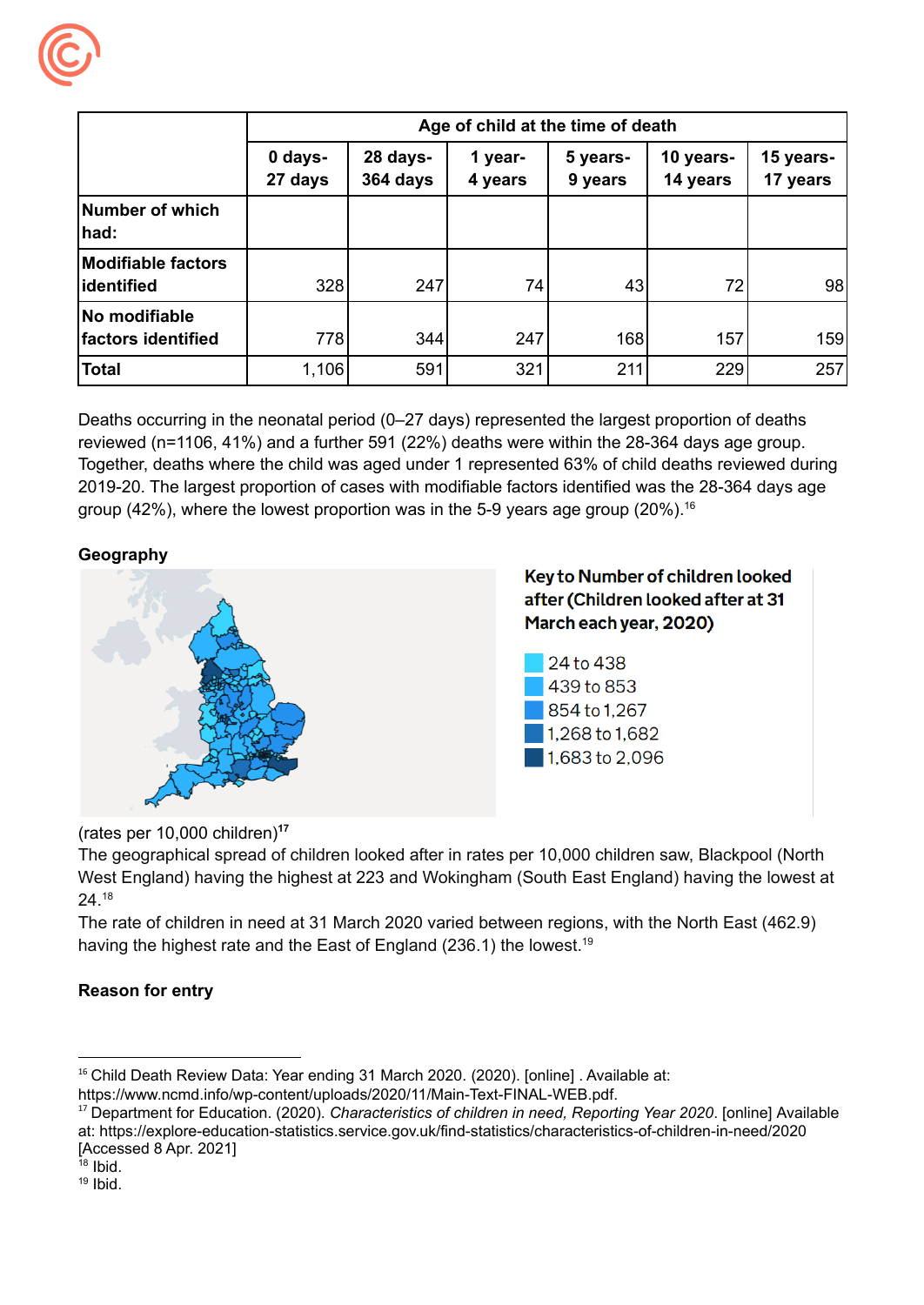

Abuse or neglect was the most prevalent reason children entered care, at 65%.<sup>20</sup> For children in need, Domestic violence is the most common factor identified at assessment followed by parent mental health.<sup>21</sup> The Family Justice Observatory's report into care proceedings within the first year of a baby's life found that, in Wales, over half (53%) of mothers with infants in care proceedings reported an existing mental health condition at their initial antenatal assessment, whilst 77% had a mental health related GP or hospital contact or admission recorded in their health records prior to the child's birth.<sup>22</sup> 47% of infants coming into care in the period 2012/13 to 2016/17, had mothers who had already appeared in court for care proceedings concerning an older sibling.<sup>23</sup> The effects on children of witnessing experiencing abuse, neglect or domestic violence or living with a parent who suffers with poor mental health, can be far-ranging. Where they are taken into care, or subject to social care intervention, this may not mitigate the effects of their traumatic experiences, for example on mental health or school readiness.



24

 The above shows the number of CPP in England by category of abuse from 1993/4 to 201/17. It shows a dramatic decrease in the number of registrations for sexual abuse in England since 1994: the numbers fell by two-thirds, from 6,400 in 1993/94 to 2,200 in 2008/9. It also shows a significant rise in the number of those on a CPP due to neglect or emotional abuse.

## **Risk Factors**

 $^{23}$  Broadhurst, K., Alrouh, B., Mason, C., Ward, H., Holmes, L., Ryan, M., & Bowyer, S. (2018). Born into Care: newborn babies subject to care proceedings in England. The Nuffield Family Justice Observatory: Nuffield Foundation, London.

 <sup>20</sup> Department for Education. (2020). *Children looked after in England including adoptions, Reporting Year 2020*. [online] Available at:

 ions [Accessed 8 Apr. 2021]. <https://explore-education-statistics.service.gov.uk/find-statistics/children-looked-after-in-england-including-adopt>

 <sup>21</sup> Department for Education. (2020). *Characteristics of children in need, Reporting Year 2020*. [online] Available [Accessed 8 Apr. 2021] at: <https://explore-education-statistics.service.gov.uk/find-statistics/characteristics-of-children-in-need/2020>

 $^{22}$  Griffiths, L.J. et al. (2020). Born into care: One thousand mothers in care proceedings in Wales. London: Nuffield Family Justice Observatory.

 <sup>24</sup> Kelly, L. and Karsna, K. (2017). *Measuring the scale and changing nature of child sexual abuse and child sexual exploitation Scoping report Centre of expertise on child sexual abuse*. [online] . Available at: <https://www.csacentre.org.uk/documents/scale-and-nature-scoping-report-2018>/.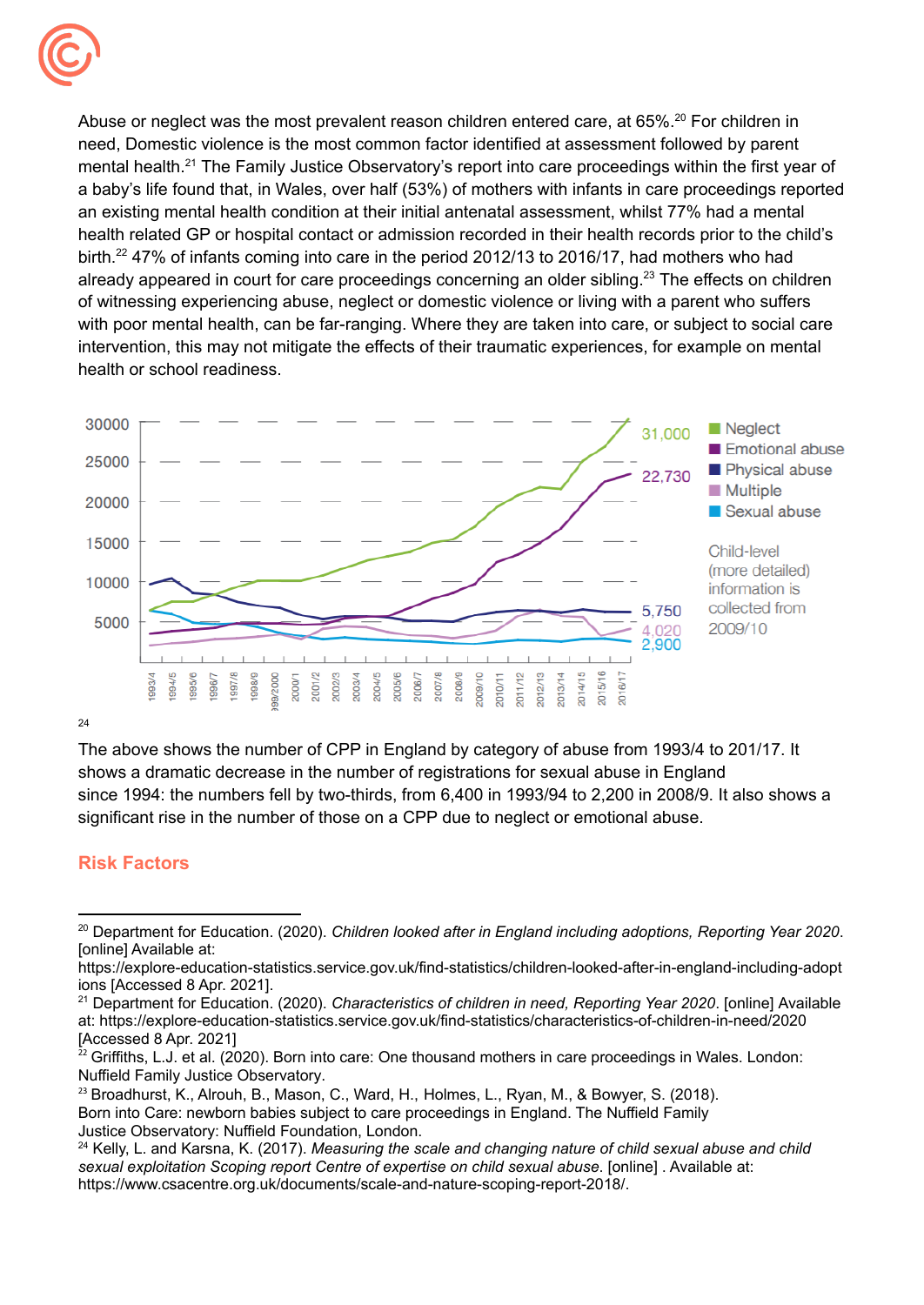

 Some of these factors and their related outcomes are briefly summarised below. Beyond demographics there are other factors that arguably influence the lives of children with a social worker in ways which could be worthy of consideration when trying to determine patterns of need.

### **CCE incl. County Lines and CSE**

 The Children's Society highlighted the following factors as increasing the risk of CCE, growing up in poverty, having learning difficulties, being excluded from school or being a looked after child. The government guidance on Criminal Explotation states a risk factor for vulnerabilty to exploitation as the following "having prior experience of neglect, physical and/or sexual abuse; lack of a safe/stable home environment, now or in the past (domestic violence or parental substance misuse, mental health issues or criminality, for example)".<sup>25</sup> A review by The Child Safeguarding Practice Review Panel found that boys from black and minority ethnic backgrounds appear to be more vulnerable to harm from criminal exploitation.<sup>26</sup> The Children's Commissioner found referrals to children's services where gangs are identified as a factor at assessment rose 26% between 2015/16 and 2016/17 (from 5,200 to 6,570).<sup>27</sup> The increased risk young people in contact with children's social care face of criminal and/or sexual exploitation, appears to be an identifiable pattern worth further thought.

### **Disabilities**

Children who are disabled make up 12% of the total CIN.<sup>28</sup> Various studies have identified the high prevalence of SEND, particularly behavioural, social or emotional difficulties for children in care especially, as well as children in need. For example, Jay and Gilbert (2021) found a very high proportion of children who were in care or need during school years had SEN provision at some point (83% and 65%, respectively).<sup>29</sup> The largest category of SEND for Children in Need and Children in Care is Social, Emotional and Mental Health difficulties (SEMH) (38% of Children in care at KS4 who have an SEN Statement / Education, Health and Care Plan, which can pose particular behavioural challenges for schools.

 The data suggests a higher level of educational disadvantage for children in care who have a disability. For example, the lower GCSE results achieved the children had a higher average levels of emotional and behavioural difficulties (1 point lower for every 4 extra points on the difficulties measure). In comparison to those who received no CSC intervention at all, children with a disability(s) disabled children scored 37 fewer points at KS4 if they had received a longer-term intervention and 31 points fewer if their intervention was shorter. $30$ 

 <sup>25</sup> Home Office (2018). *Criminal Exploitation of Children and Vulnerable adults: County Lines Guidance*. [online] . Available at:

[https://assets.publishing.service.gov.uk/government/uploads/system/uploads/attachment\\_data/file/863323/HOC](https://assets.publishing.service.gov.uk/government/uploads/system/uploads/attachment_data/file/863323/HOC) ountyLinesGuidance - Sept2018.pdf.

 <sup>26</sup> The Child Safeguarding Practice Review Panel. (2020). *It was hard to escape: Safeguarding children at risk from criminal exploitation.* [online] . Available at:

[https://assets.publishing.service.gov.uk/government/uploads/system/uploads/attachment\\_data/file/870035/Safe](https://assets.publishing.service.gov.uk/government/uploads/system/uploads/attachment_data/file/870035/Safe) guarding\_children\_at\_risk\_from\_criminal\_exploitation\_review.pdf.

 <sup>27</sup> The Children's Commissioner. (2019). *Keeping kids safe*.[online] . Available at:

[https://www.childrenscommissioner.gov.uk/wp-content/uploads/2019/02/CCO-Gangs.pdf.](https://www.childrenscommissioner.gov.uk/wp-content/uploads/2019/02/CCO-Gangs.pdf)

<sup>28</sup> Department for Education. (2019). Characteristics of children in need: 2018 to 2019. Retrieved from [https://assets.publishing.service.gov.uk/government/uploads/system/uploads/attachment\\_](https://assets.publishing.service.gov.uk/government/uploads/system/uploads/attachment_)

data/file/843046/Characteristics\_of\_children\_in\_need\_2018\_to\_2019\_main\_text.pdf

 <sup>29</sup> Jay MA, Gilbert R. 2021. Special educational needs, social care and health. *Archives of Disease in Childhood.*106:83-85.

<sup>&</sup>lt;sup>30</sup> Berridge, D., Luke, N., Sebba, J., Strand, S., Cartwright, M., Staples, E., Mcgrath-Lone, L., Ward, J. and O'higgins, A. (2020). *Children In Need And Children In Care: Educational Attainment And Progress.* [online] . Available at: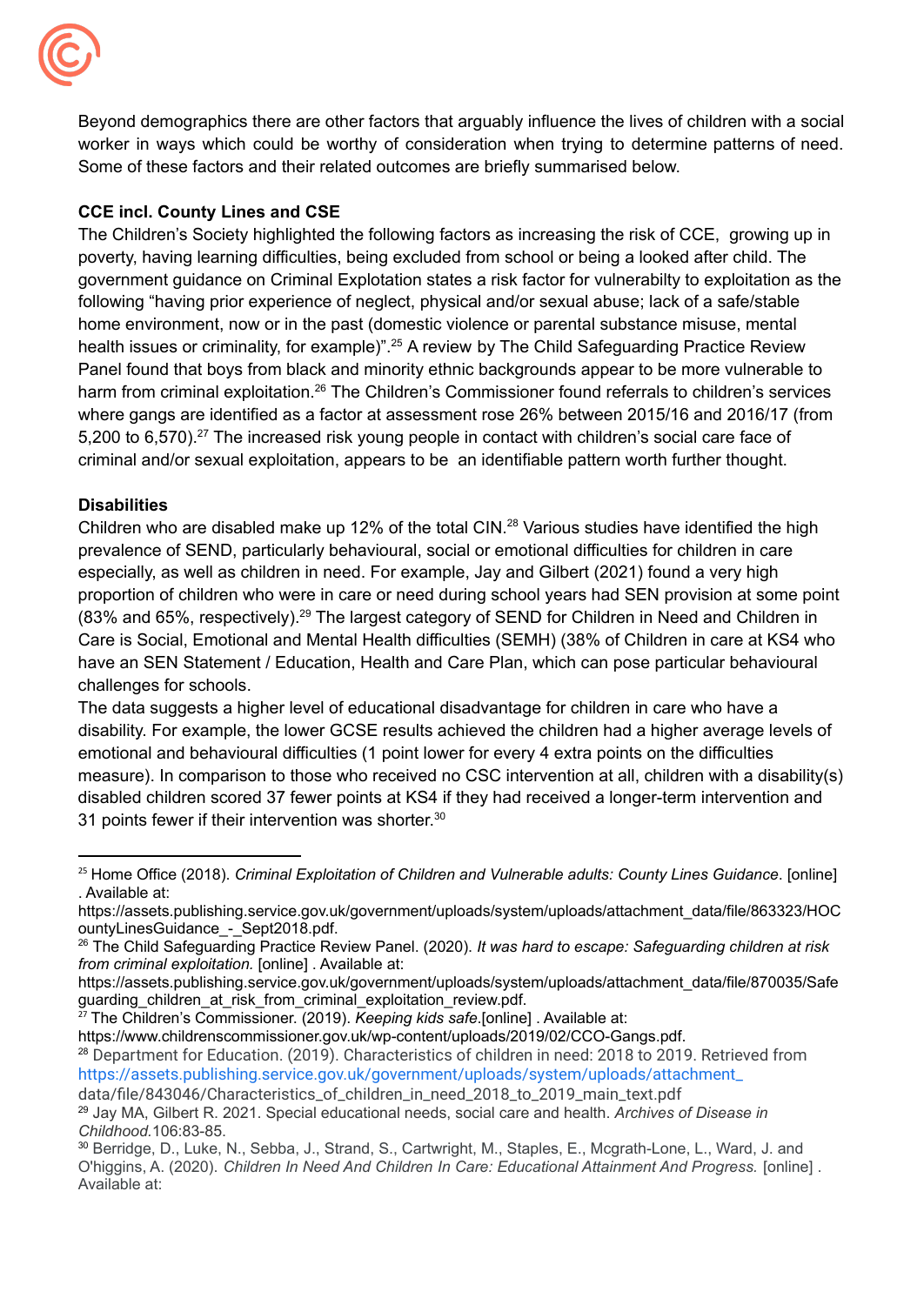

### **Mental Health**

 It is possible to assume that all children and young people who come into contact with children's social care will have some element of poor mental health, a complex, traumatic or difficult home life would seem to contribute to that. As well as known links between parental mental health and child mental health.<sup>31</sup> Poor mental health of CYP in care is not a new phenomenon, see Meltzer (2003) or Ford et al. (2007) for example. In 2020, 38% of Children Looked After had SDQ scores which were a cause for concern, while 13% had 'borderline' scores. When comparing children who are not looked after, one in 10 suffer with a diagnosable mental health disorder compared to nearly half of looked after children.<sup>32</sup> There are two elements to consider in the context of typologies, poor mental health in childhood and adolescence leads to poorer outcomes later in life, for children in care who are already at a disadvantage, how does the intersectionality of care experience and poor mental health play out later in life.

#### **Youth Justice**

 Children who have been/are in care are over-represented in the Justice system. For example, 23% of adult prisoners have been in care, and 40% of prisoners under 21.<sup>33</sup> In England in 2020, three per cent of Children Looked After had a conviction or youth caution.<sup>34</sup> Evidently there are factors which intersect for these young people which means they end up in the justice system, it may therefore be worth considering that young people in contact with both CSC and the Youth Justice System are in want of additional thought. Given that they are already vulnerable and disadvantaged, diverting them away from the justice system would seem a reasonable goal to have.

#### **UASC**

 For the year 2020 the number of Unaccompanied Asylum Seeking Children (UASC) was 5,000, down 3% on the peak of 5,140 UASC last year. UASC are a distinct group of CLA and currently represent around 6% of all CLA. 90% of UASC are male, and 86% are aged 16 or more. Absent parenting was the main category of need for these young people - 87%. UASC are not distributed evenly across the country - they tend to be concentrated in local authorities that are points of entry to the country, for example Kent or Croydon.<sup>35</sup> As mentioned, UASC are a distinct group of children

 [pdf](http://www.bristol.ac.uk/media-library/sites/policybristol/briefings-and-reports-pdfs/Final%20Report%20Nuffield.pdf) [Accessed 6 Apr. 2021]. [http://www.bristol.ac.uk/media-library/sites/policybristol/briefings-and-reports-pdfs/Final%20Report%20Nuffield.](http://www.bristol.ac.uk/media-library/sites/policybristol/briefings-and-reports-pdfs/Final%20Report%20Nuffield.pdf)

<sup>&</sup>lt;sup>31</sup> Karimzadeh, M., Rostami, M., Teymouri, R., Moazzen, Z. and Tahmasebi, S. (2017). The association between parental mental health and behavioral disorders in pre-school children. *Electronic Physician*, [online] 9(6), pp.4497–4502. Available at:

 ool,psychologically%20healthy%20parents%20(2). [Accessed 22 Apr. 2021]. <https://www.ncbi.nlm.nih.gov/pmc/articles/PMC5557127/#:~:text=Studies%20show%20that%20primary%20sch>

<sup>&</sup>lt;sup>33</sup> The Who Cares? Trust, 'The statistics'.  $32$  Mental health and well-being of looked-after children Fourth Report of Session 2015-16 HC 481. (2016.). [online] . Available at: [https://publications.parliament.uk/pa/cm201516/cmselect/cmeduc/481/481.pdf.](https://publications.parliament.uk/pa/cm201516/cmselect/cmeduc/481/481.pdf)

 34Nuffield Foundation. (2021). *Nuffield Family Justice Observatory: Children in the family justice system infographic*. [online] Available at: <https://www.nuffieldfjo.org.uk/resource/children-in-the-family-justice-system> [Accessed 22 Apr. 2021].

 <sup>35</sup> Department for Education. (2020). *Children looked after in England including adoptions, Reporting Year 2020*. [online] Available at:

 ions [Accessed 8 Apr. 2021].<https://explore-education-statistics.service.gov.uk/find-statistics/children-looked-after-in-england-including-adopt>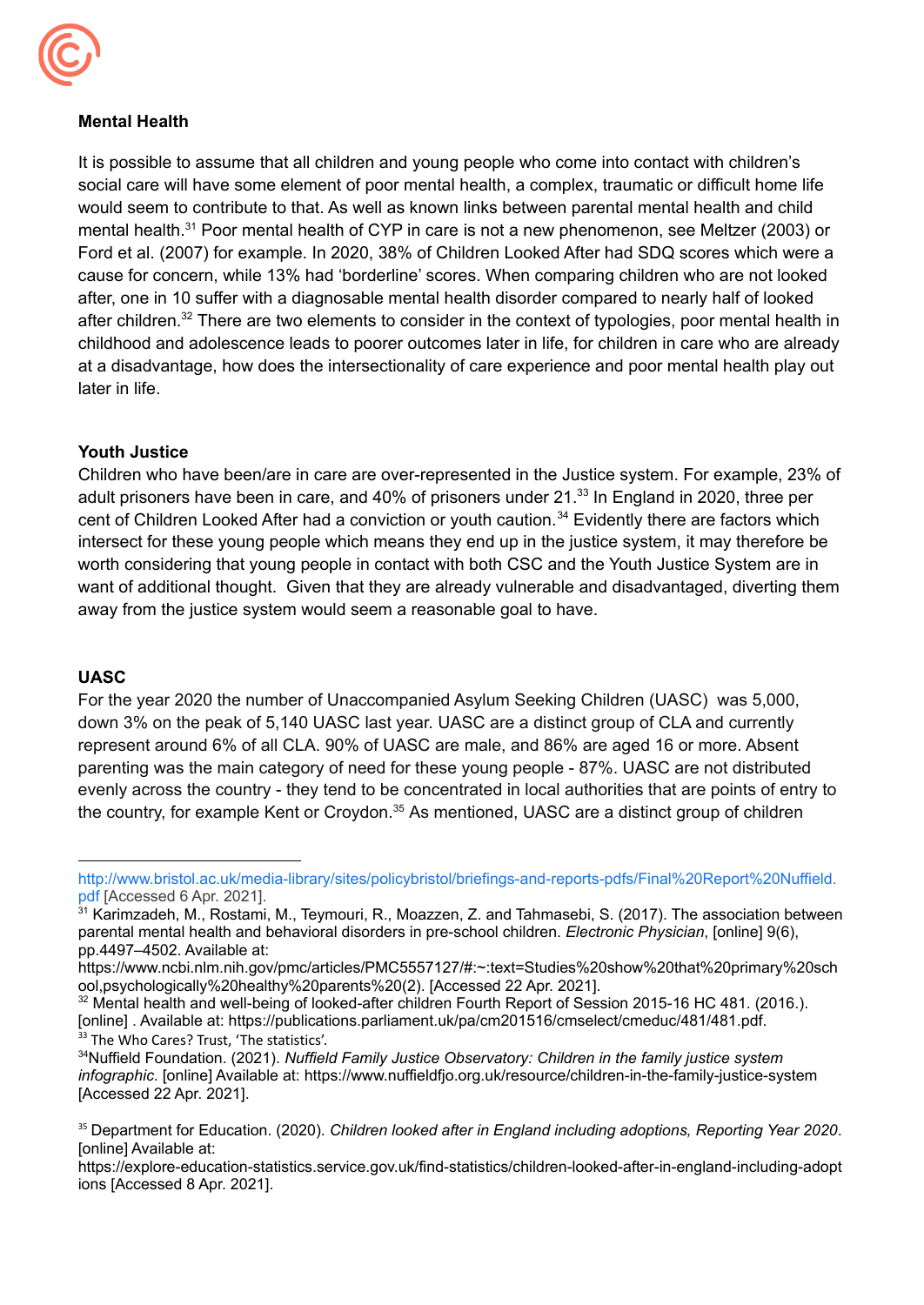

 looked after and as such have a different set of factors to consider, hence the suggestion to recognise USAC as a separate 'typology' of children in contact with CSC.

# **Other factors to consider**

 Another way we identified potential typologies was through existing research, of particular use was a report by Berridge et al. (2020). The report looks at educational attainment and progress of all young people at the end of Key Stage 4 in 2017 and their history of intervention by Children's Services. The authors drew up typologies for overy 70,000 young people who had at least one intervention, by combining information about:

- - Intervention type: children subject to a Children in Need Plan (CINP); a Child Protection Plan (CPP); Children in Care (CIC); (and children receiving no interventions
- - Pattern of intervention: single intervention or multiple interventions (split into increasing, decreasing or peaking with respect to severity)
- - Duration of intervention: a continuous period under or over 6 months for CINP or CPP, and under or over 12 months for CIC
- Whether in receipt of an intervention at Key Stage 4

 This yielded 34 different groups. The research then examined attainment at Key Stage 1, Key Stage 2 and Key Stage 4 for each group and found notable differences. For example, young people with multiple interventions and those still receiving interventions at KS4 performed significantly worse at KS4 exams than young people with single interventions. From this report, we have identified a number of factorial typologies which could be of use, these have been supplemented by work from other reports and academic literature.

### **Length of intervention**

 In Berridge et al. (2020) children and young people who received higher-level (e.g. children in care) or longer interventions had lower attainment at all key stages and made less progress than those who received shorter and lower levels of intervention (e.g. children in need).

### **Multiple interventions**

 CYP who experienced multiple periods of intervention had poor educational outcomes. Whether an intervention was still ongoing in Year 11, was also a contributing factor to educational attainment. Excluding 'disabled groups', those children and young people who had experienced multiple interventions from CSC during their lives, and an intervention was still ongoing during Year 11 were the lowest achieving group at KS4. This group also made the least progress (had the lowest Progress 8 scores) in comparison to the other groups.

Berridge et al. highlight that it is common to have so-called "multiple periods of intervention". They found that those who had experienced fewer than four periods of intervention, were more likely to succeed educationally at age 16 than those children who experienced four or more periods of social care intervention. The trend continues later in life, after the age of 18, with children who had a social worker in the year they took their GCSEs, only six per cent were in higher education, compared with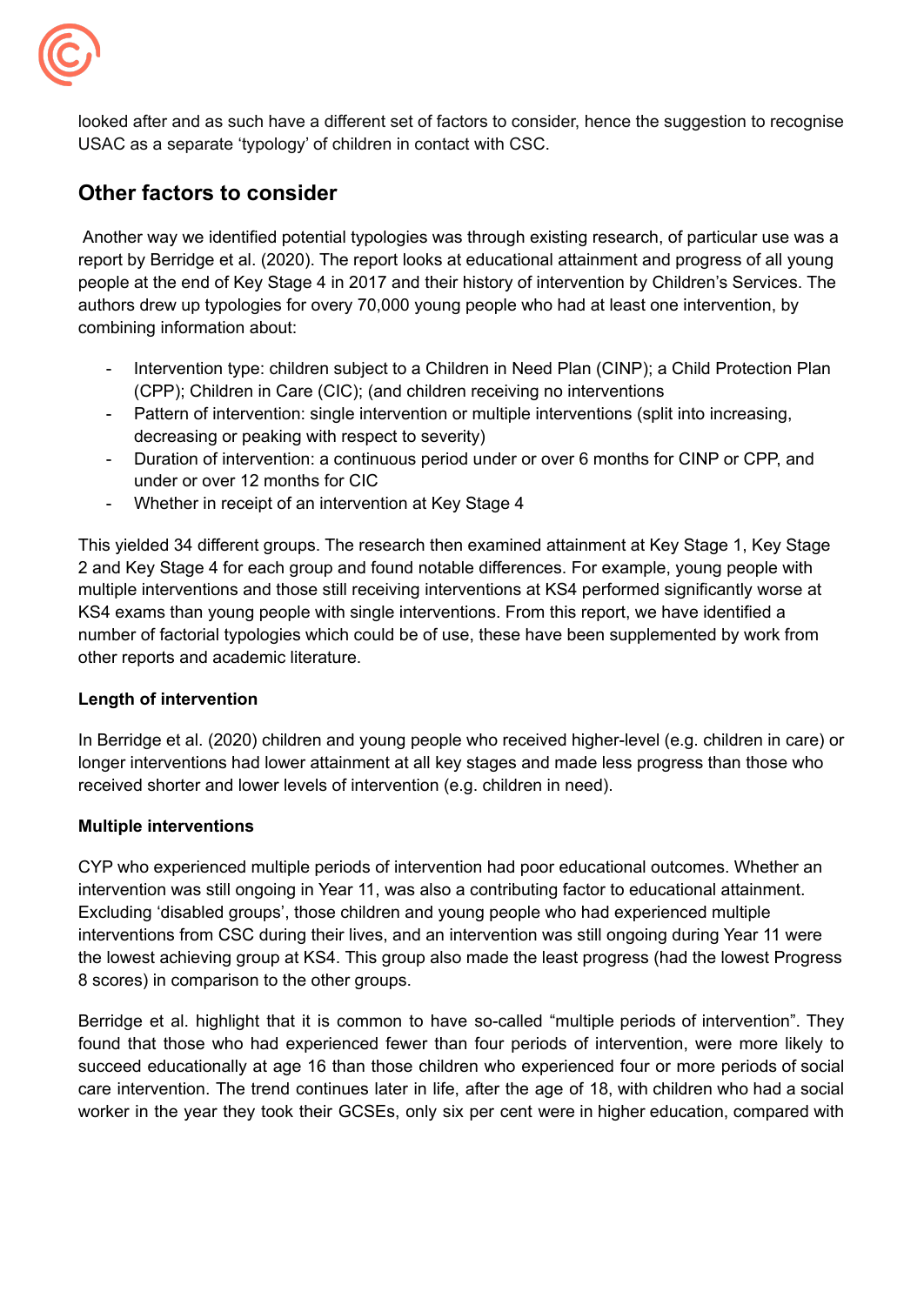

GCSEs), compared to 11% of those not in need. $37$ 28% of those not in need.<sup>36</sup> By age 21, half had still not achieved Level 2 qualifications (which include

### **Stability**

 Stability, or indeed instability has been identified in the literature as a detrimental factor for children and young people with a social worker. Just over 1 in 10 children in care (8,000 children) experienced multiple placement moves in 2018/19. This rate has remained largely unchanged since 2016.<sup>38</sup> There are of course geographical variations in placement stability across the country, Hampshire for example has the highest average rate of CIC with two or more placement moves at 16.4%, whereas Rutland has the lowest with 3.7%.<sup>39</sup>Perhaps inevitably, those who had spent longer time in care had experienced a higher number of placement changes, as much as three times more than those CYP who experienced shorter stays in care. Having a higher number of placement changes was predictive of lower KS4 scores.

 Furthermore, to maintain the pattern of intervention at an older age being more complex, those 16 or older are much more likely to experience multiple placement changes. Higher numbers of placement changes are also more common for those CIC placed in residential care which appears to fit in with the narrative around older children in care and instability, and indeed other risk factors as already mentioned. Specifically for CIC, those CYP who had experienced a higher number of placement changes got lower GCSE scores, 1 point lower for every 2 placement changes. Children who have needed a social worker move schools more than other children. School instability eg. greater numbers of absences or exclusions, and changing schools was also a cause for concern with regards to attainment, as well as other risk factors such as  $CCE^{40}$ . Indeed school instability in year 10 or 11 was a predictor of lower attainment at KS4.<sup>41</sup>

 $36$  Department for Education. Help, protection, education: concluding the Children in Need review. (2019). [online] Available at:

[https://assets.publishing.service.gov.uk/government/uploads/system/uploads/attachment\\_data/file/809236/1906](https://assets.publishing.service.gov.uk/government/uploads/system/uploads/attachment_data/file/809236/1906) 14 CHILDREN\_IN\_NEED\_PUBLICATION\_FINAL.pdf.

 $37$  lbid.

 <sup>38</sup> The Children's Commissioner. *Stability index 2020*. (2020). [online] . Available at:

 <https://cco-web.azureedge.net/wp-content/uploads/2020/11/cco-stability-index-2020.pdf> [Accessed 20 Apr. 2021].

 <sup>39</sup> The Children's Commissioner. (2020). *Stability index 2020*. [online] . Available at:

<https://cco-web.azureedge.net/wp-content/uploads/2020/11/cco-stability-index-2020.pdf>.

<sup>&</sup>lt;sup>40</sup> Help, protection, education: concluding the Children in Need review. (2019). [online] . Available at:

[https://assets.publishing.service.gov.uk/government/uploads/system/uploads/attachment\\_data/file/809236/1906](https://assets.publishing.service.gov.uk/government/uploads/system/uploads/attachment_data/file/809236/1906) 14 CHILDREN\_IN\_NEED\_PUBLICATION\_FINAL.pdf.

<sup>&</sup>lt;sup>41</sup> Berridge, D., Luke, N., Sebba, J., Strand, S., Cartwright, M., Staples, E., Mcgrath-Lone, L., Ward, J. and O'higgins, A. (2020). *Children In Need And Children In Care: Educational Attainment And Progress.* [online] . Available at:

 [pdf](http://www.bristol.ac.uk/media-library/sites/policybristol/briefings-and-reports-pdfs/Final%20Report%20Nuffield.pdf) [Accessed 6 Apr. 2021].[http://www.bristol.ac.uk/media-library/sites/policybristol/briefings-and-reports-pdfs/Final%20Report%20Nuffield.](http://www.bristol.ac.uk/media-library/sites/policybristol/briefings-and-reports-pdfs/Final%20Report%20Nuffield.pdf)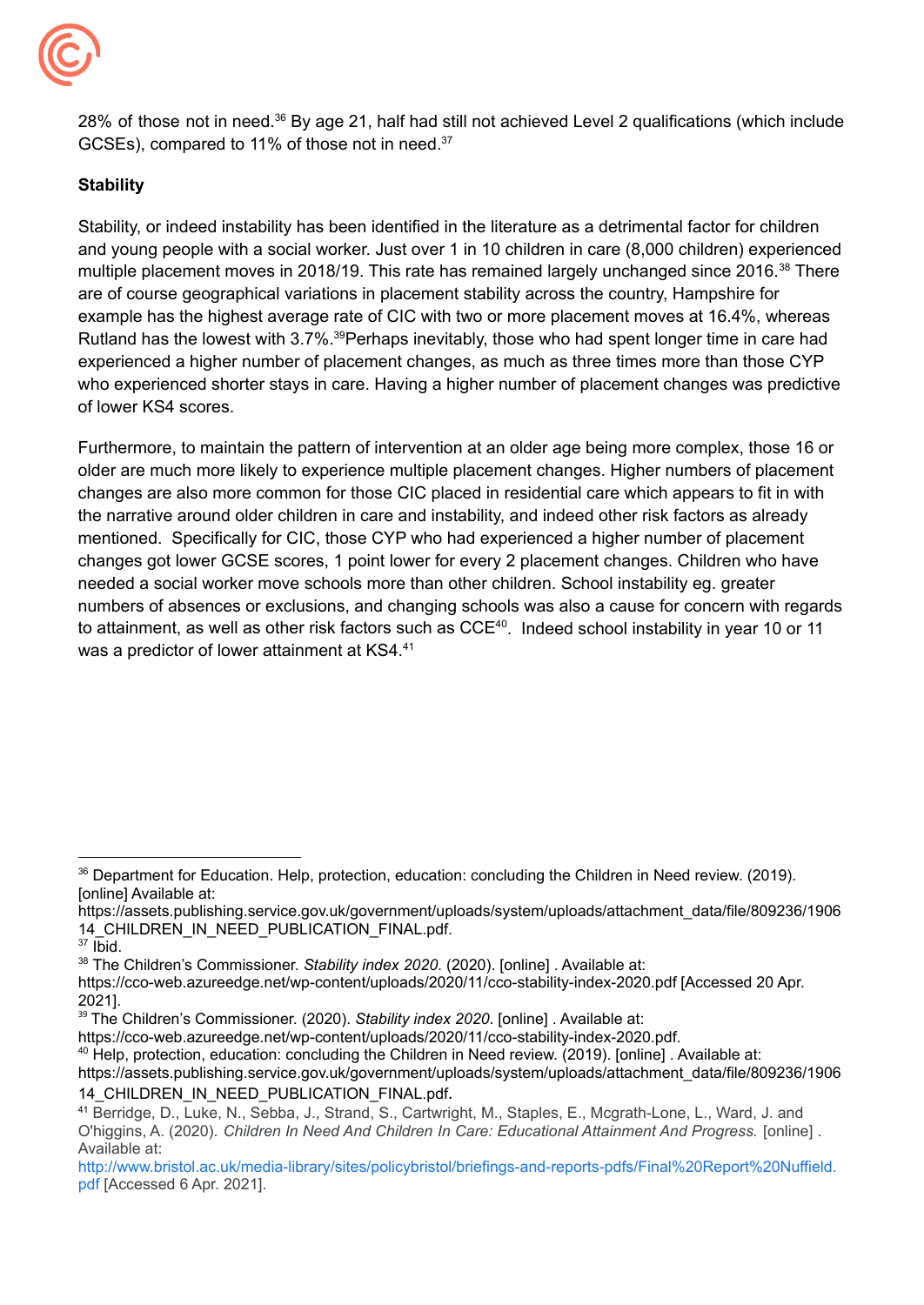



Figure 3: Trend in children in care at 31st March with 2+ placement moves during the year (green line) compared to population of children in care (orange line)

**Placement Type**

42

 Recent DfE statistics indicate that 72% of children in care were placed with Foster Carers, 57% of these in unrelated foster care (not with relative or friend); 13% of the remaining cohort were placed in secure units, children's homes or semi-independent living accommodation.<sup>43</sup>

 In their study Farmer and Moyers (2008) found that prior to their formalised kinship placement, 42% had been with grandparents, aunts and uncles or other relatives, 55% had been living with parents and just 3% of those children now in kinship care had been in unrelated foster care prior this placement.<sup>44</sup> This suggests that for many children in these circumstances being cared for by a relative

 <sup>42</sup> The Children's Commissioner. (2020). *Stability index 2020*. [online] . Available at: <https://cco-web.azureedge.net/wp-content/uploads/2020/11/cco-stability-index-2020.pdf>.

 <sup>43</sup> Department for Education. (2020). *Children looked after in England including adoptions, Reporting Year 2020*. [online] Available at:

 ions [Accessed 8 Apr. 2021]. <https://explore-education-statistics.service.gov.uk/find-statistics/children-looked-after-in-england-including-adopt>

 <sup>44</sup> Farmer, E. and Moyers, S., 2008. *Kinship care. Fostering effective family and friends placements.* London: Jessica Kingsley Publishers.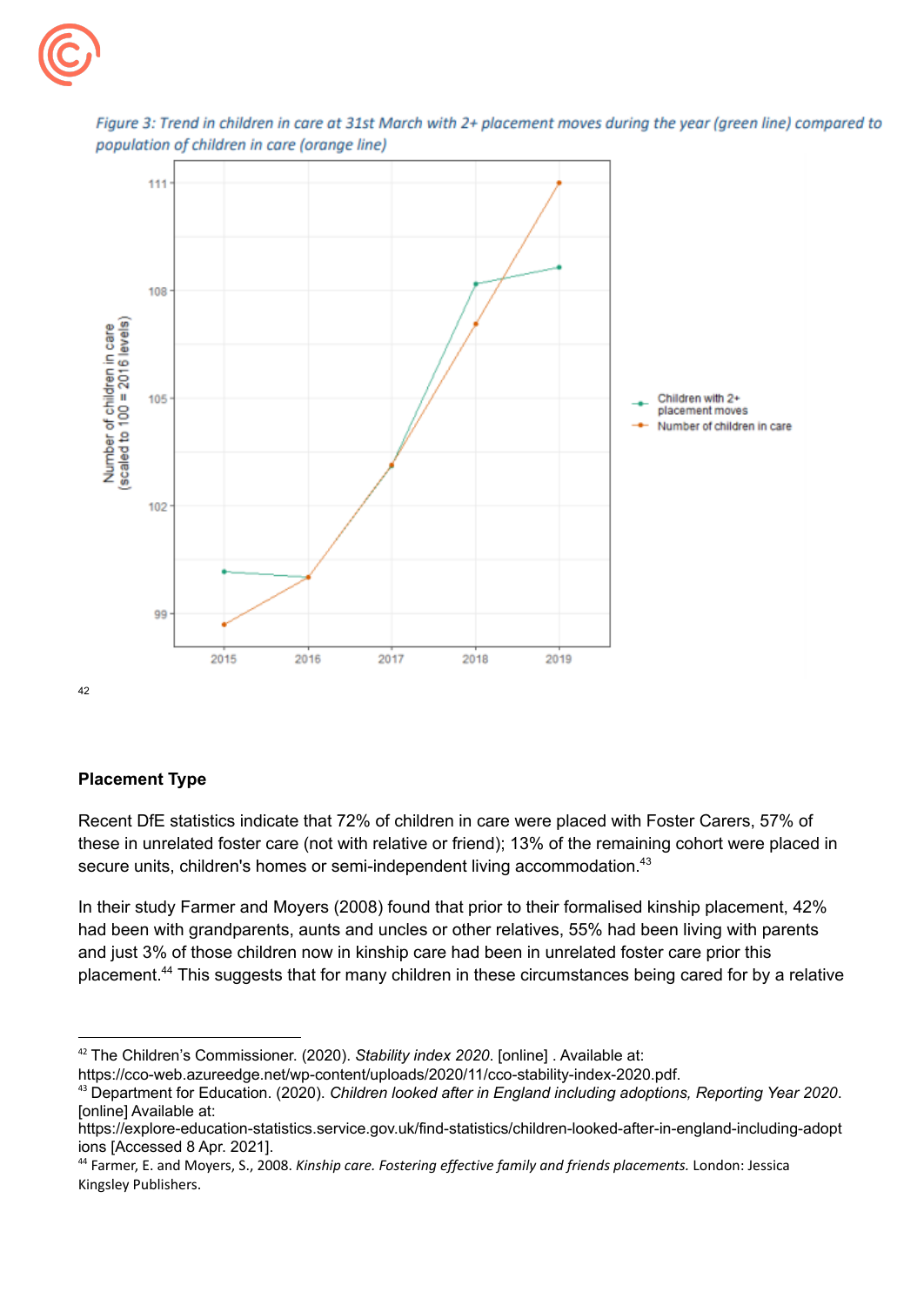

 or friend is not all that unusual. However the literature suggests that there are more similarities than differences in terms of the outcomes for children in foster care versus kinship care.

 A systematic review of kinship care showed a positive effect on placement stability and this was based on high strength evidence<sup>45</sup>. Children in kinship care were more likely than children in foster care to achieve permanence through a court order, less likely to be adopted and less likely to have social and emotional problems.<sup>45</sup> Children who were placed with unrelated foster carers who on average had spent significantly more time in care.<sup>46</sup> Children in residential care experience poorer outcomes than those in foster care. For example, they achieve lower grades at GCSE by comparison, scoring over six grades lower.<sup>47</sup>

 Sir Martin Narey's independent review of children's residential care noted that in 2013, about 62% of children had clinically significant mental health difficulties; and, 74% were reported to have been violent or aggressive in the past six months.<sup>48</sup> He reported that 53% of children living in children's homes have a statement of special educational needs or an Educational, Health and Care plan, and a further 28% have identified special educational needs without statements or EHC plans. This compares to 20% and 34% for all children in care respectively.<sup>49</sup> The observable differences in need and outcome for CYP in different placement types suggests that greater attention could be paid to how placement type can affect a young person.

### **Analytical strategies for identifying different typologies**

 Given the heterogeneity of the population of children with a social worker, and the desire to identify common themes or groupings there could be benefit in conducting analyses which identify patterns of risk, need or behaviour that have not previously been identified. For example, Hagman et al. used cluster analysis to identify the 'risk profiles' of children entering residential care.<sup>50</sup> They found that 3 distinct profiles could be identified: Group 1 - Demographic Risk, more likely to be prescribed psychotropic medication and to have had experienced another out-of-home placement prior to entering residential care; Group 2 - Academic Risk, these children scored lowest on measures of reading, maths, and general academic knowledge; Group 3 - Behavioural Risk, presented the highest levels of behaviour, with attention problems in the borderline range and rule-breaking and aggression in the clinical range.

# **Conclusion & Recommendations**

 There are many different ways to consider the 'typologies' of children in contact with children's social care. There seems to be merit in continuing to use the CLA, CIN, CPP given the data that is available on the differences in outcomes. However, factors such as race, age and length or number of

<sup>&</sup>lt;sup>45</sup> Winokur, M. A., Holtan, A., & Batchelder, K. E. (2018). Systematic review of kinship care effects on safety, permanency, and well-being outcomes. Research on Social Work Practice, 28(1), 19-3

<sup>&</sup>lt;sup>46</sup> Farmer, E. 2009. How do placements in kinship care compare with those in non-kin foster care: placement patterns, progress and outcomes? *Child and Family Social Work,* 14 pp. 331-342.

 $^{47}$  Sebba, J., Berridge, D., Luke, N., Fletcher, J., Bell, K., Strand, S., Thomas, S., Sinclair, I. and O'Higgins, A.  2019. *The Educational Progress of Looked After Children in England: Linking Care and Educational Data*. [online] . Available at: <http://www.education.ox.ac.uk/wp-content/uploads/2019/05/301411.pdf>.

<sup>&</sup>lt;sup>48</sup> Narey, M. 2016. Residential Care in England: Report of Sir Martin Narey's independent review of children's residential care.

<sup>49</sup> Ibid.

 <sup>50</sup> Hagaman, J.L., Trout, A.L., Chmelka, M.B. *et al.* (2010). Risk Profiles of Children Entering Residential Care: A  Cluster Analysis. *J Child Fam Stud.* 19: 525–535.. <https://doi.org/10.1007/s10826-009-9325-3>